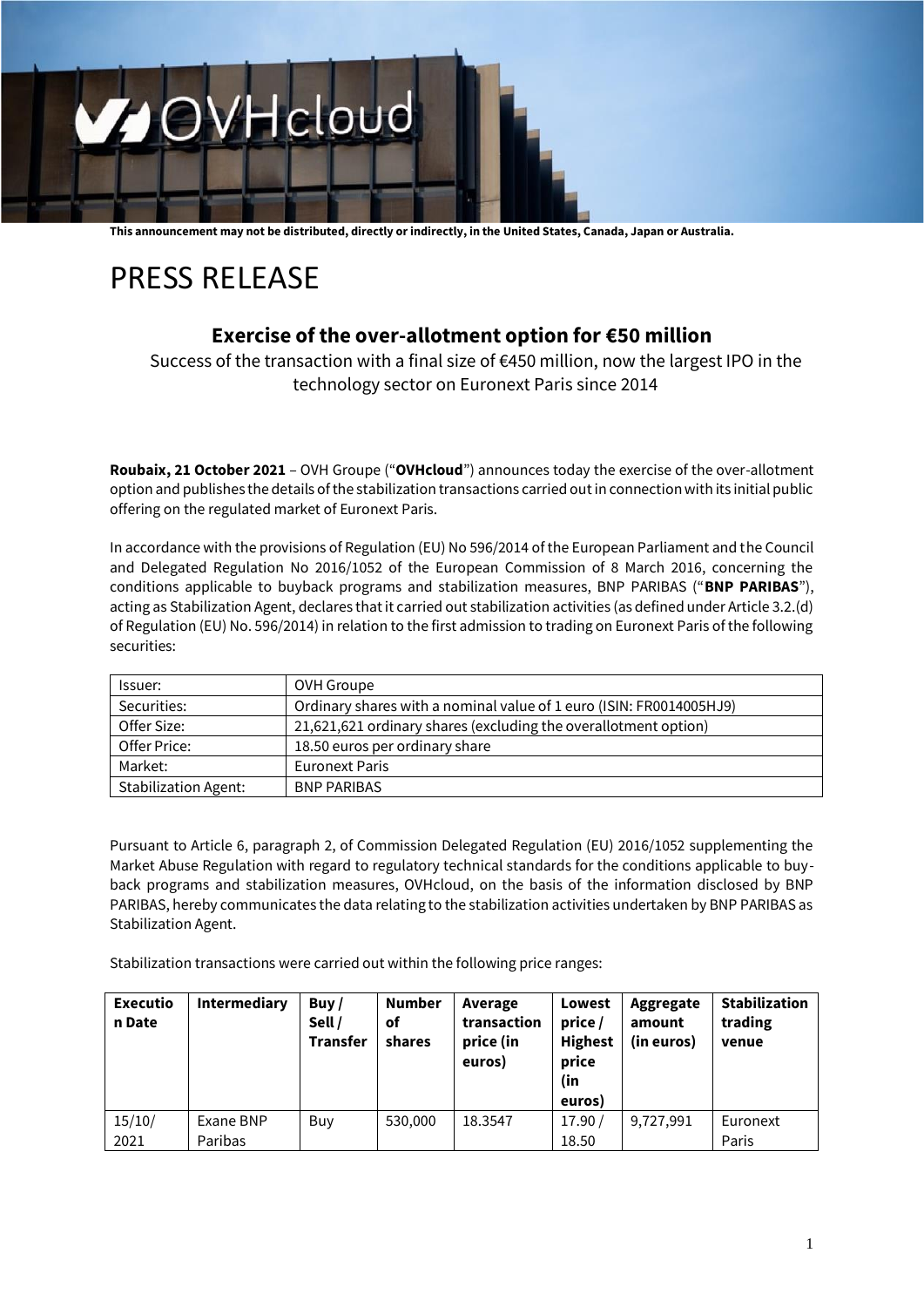This press release is issued also on behalf of BNP PARIBAS pursuant to Article 6, paragraph 2, of Commission Delegated Regulation (EU) 2016/1052.

In addition, BNP Paribas, acting as Stabilization Agent, acting on its own and on behalf of the Managers, exercised on 21 October 2021 the balance of the over-allotment option to purchase 2,713,244 additional existing shares from KKR and TowerBrook Capital Partners, at the initial public offering price of €18.50 per share corresponding to a total amount of approximately €50.2 million. This ends the stabilization period that began on 14 October 2021 (following the publication of the results of the offering by OVHcloud).

As a result, the total number of OVHcloud shares offered in its initial public offering amounts to 24,334,865 shares, thereby increasing the total offering size to €450 million at the initial public offering price of €18.50.

After the exercise of the over-allotment option, OVHcloud's public float amounts to 12.9% of its total share capital. Following the offering and the exercise of the over-allotment option, OVHcloud's share capital will be held as follows:

|                                                                                          |                         | <b>Holding</b>     |                    |
|------------------------------------------------------------------------------------------|-------------------------|--------------------|--------------------|
| <b>Shareholder</b>                                                                       | <b>Number of Shares</b> | % of Share Capital | % of Voting Rights |
| Klaba Family <sup>(1)</sup>                                                              | 18,196,292              | 9.7%               | 9.7%               |
| Digital Scale SAS <sup>(2)</sup>                                                         | 25,980,191              | 13.8%              | 13.8%              |
| Yellow Source SAS <sup>(2)</sup>                                                         | 24,026,666              | 12.7%              | 12.7%              |
| Deep Code SAS <sup>(3)</sup>                                                             | 25,316,067              | 13.4%              | 13.4%              |
| Bleu Source SAS(3)                                                                       | 24,026,666              | 12.7%              | 12.7%              |
| Innolys $SAS(4)$                                                                         | 13,146,668              | 7.0%               | 7.0%               |
| Invest Bleu SAS                                                                          | 432,433                 | 0.2%               | 0.2%               |
| Total held in concert by the Klaba Family and<br>entities controlled by the Klaba Family | 131,124,983             | 69.6%              | 69.6%              |
| Spiral Holdings BV(5)                                                                    | 14,523,570              | 7.7%               | 7.7%               |
| Spiral Holdings SCA <sup>(6)</sup>                                                       | 14,523,570              | 7.7%               | 7.7%               |
| Executives, former executives and directors of the<br>Group <sup>(7)</sup>               | 4,025,728               | 2.1%               | 2.1%               |
| <b>Public Float</b>                                                                      | 24,334,865              | 12.9%              | 12.9%              |
| <b>TOTAL</b>                                                                             | 188,532,716             | 100.0%             | 100.0%             |

(1) The Klaba Family includes Messrs. Henryk, Octave and Miroslaw Klaba and Mrs. Halina Klaba.

(2) Entities controlled by Mr. Octave Klaba and the members of his family.

(3) Entities controlled by Mr. Miroslaw Klaba and the members of his family.

(4) Entity held by Messrs. Octave and Miroslaw Klaba.

(5) Entity indirectly owned by investment funds managed or advised by TowerBrook Capital Partners

(6) Entity indirectly owned by investment funds and other entities managed or advised by KKR

 $(7)$  Excluding directors representing the Klaba Family and including a director who did not remain a director after the Global Offering.

#### **About OVHcloud**

OVHcloud is a global player and Europe's leading cloud provider operating over 400,000 servers within 33 data centers across four continents. For 20 years, the Group has relied on an integrated model that provides complete control of its value chain: from the design of its servers, to the construction and management of its data centers, including the orchestration of its fiber-optic network. This unique approach allows it to independently cover all the uses of its 1.6 million customers in more than 140 countries. OVHcloud now offers latest generation solutions combining performance, price predictability and total sovereignty over their data to support their growth in complete freedom.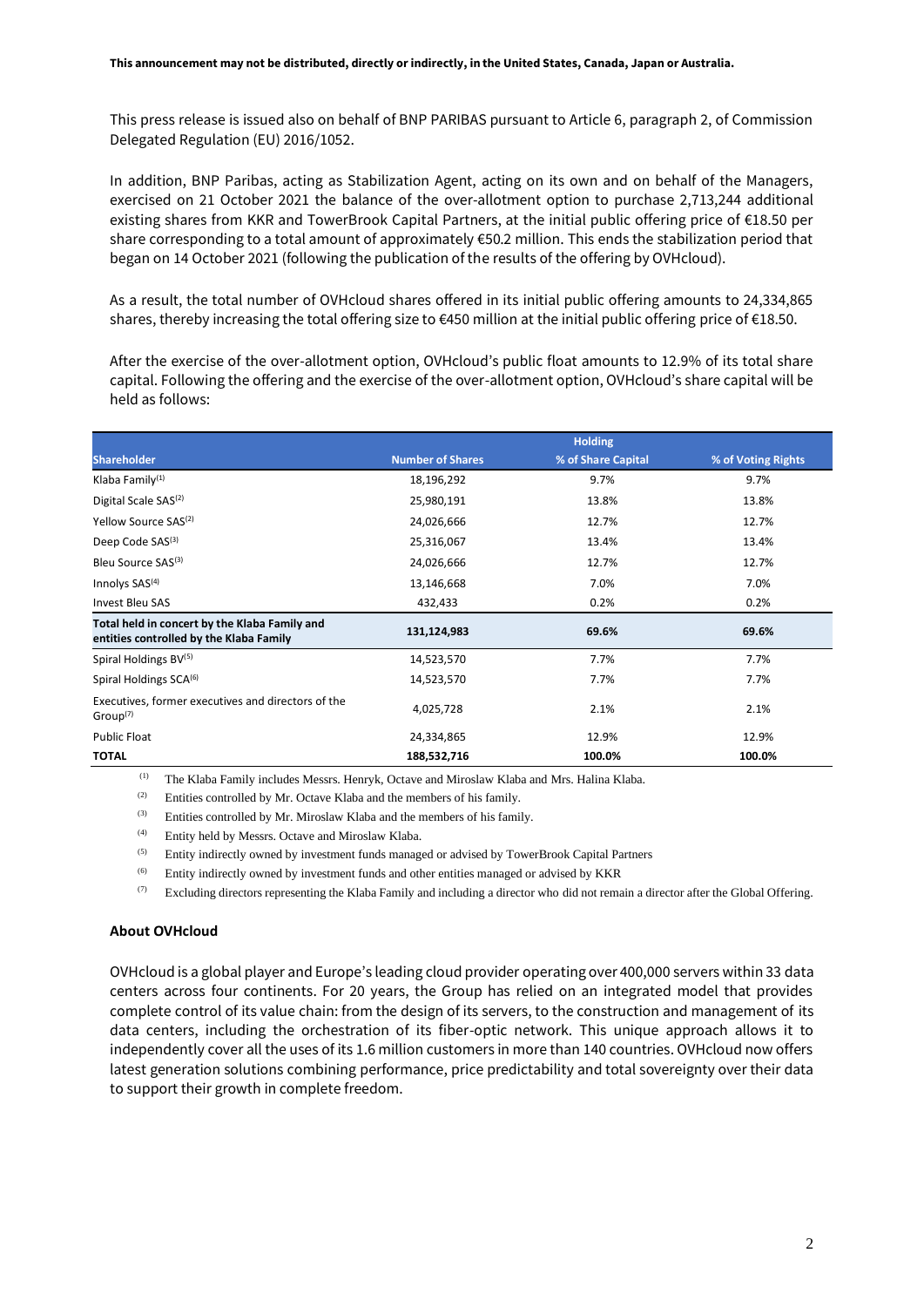**This announcement may not be distributed, directly or indirectly, in the United States, Canada, Japan or Australia.**

#### **Media Contacts:**

#### **OVHcloud**

Marie Vaillaud – Head of Corporate Communications [marie.vaillaud@ovhcloud.com](mailto:marie.vaillaud@ovhcloud.com)  + 33 6 49 32 74 02

#### **Brunswick**

Aurélia de Lapeyrouse +33 6 21 06 40 33 Guillaume Maujean +33 6 67 74 36 89 [ovhcloud@brunswickgroup.com](mailto:ovhcloud@brunswickgroup.com)

### **Disclaimers**

*This announcement does not, and shall not, in any circumstances constitute a public offering or an invitation to the public in connection with any offer.*

*No communication and no information in respect of this transaction or of OVHcloud may be distributed to the public in any jurisdiction where a registration or approval is required. No steps have been or will be taken in any jurisdiction (other than France) where such steps would be required. The issuance, the subscription for or the purchase of OVHcloud's shares may be subject to specific legal or regulatory restrictions in certain jurisdictions. OVHcloud assumes no responsibility for any violation of any such restrictions by any person.*

*United States. This announcement is not an offer for sale of securities in the United States or any other jurisdiction. Securities may not be offered or sold in the United States absent registration or an exemption from registration under the U.S. Securities Act of 1933, as amended. OVHcloud does not intend to register any securities in the United States or to conduct a public offering of securities in the United States.*

*European Union. This announcement is not a prospectus within the meaning of Regulation (EU) 2017/1129 of the European Parliament and the Council of 14 June 2017, as amended (the "Prospectus Regulation"). The prospectus approved by the AMF is available on the AMF website [\(www.amf-france.org](http://www.amf-france.org/)) and the company's website dedicated to the IPO (https://ipo.ovhcloud.com/).*

In France, an offer of securities to the public may only be made pursuant to a prospectus approved by the AMF. *With respect to the member States of the European Economic Area (each, a "relevant member State"), other than France, no action has been undertaken or will be undertaken to make an offer to the public of the shares requiring a publication of a prospectus in any relevant member State. Consequently, the securities cannot be offered and will not be offered in any member State (other than France), except in accordance with the exemptions set out in Article 1(4) of the Prospectus Regulation, or in the other case which does not require the publication by OVHcloud of a prospectus pursuant to the Prospectus Regulation and/or applicable regulation in the member States.*

*This press release does not constitute an offer of the securities to the public in the United Kingdom. The distribution of this press release is not made, and has not been approved, by an authorized person ("authorized person") within the meaning of Article 21(1) of the Financial Services and Markets Act 2000. As a consequence, this press release is directed only at persons who (i) are located outside the United Kingdom, (ii) have professional experience in matters relating to investments and fall within Article 19(5) ("investment professionals") of the Financial Services and Markets Act 2000 (Financial Promotions) Order 2005 (as amended) and (iii) are persons falling within Article 49(2)(a) to (d) (high net worth companies, unincorporated associations, etc.) of the Financial Services and Markets Act 2000 (Financial Promotion) Order 2005 (all such persons together being referred to as "Relevant Persons"). The securities of OVHcloud are directed only at Relevant Persons and no invitation, offer or agreements to subscribe, purchase or otherwise acquire the securities of OVHcloud may be proposed or made other than with Relevant Persons. Any person other than a Relevant Person may not act or rely on this document or any provision thereof. This press release is not a prospectus which has been approved by the Financial Conduct Authority or any other United Kingdom regulatory authority for the purposes of Section 85 of the Financial Services and Markets Act 2000.*